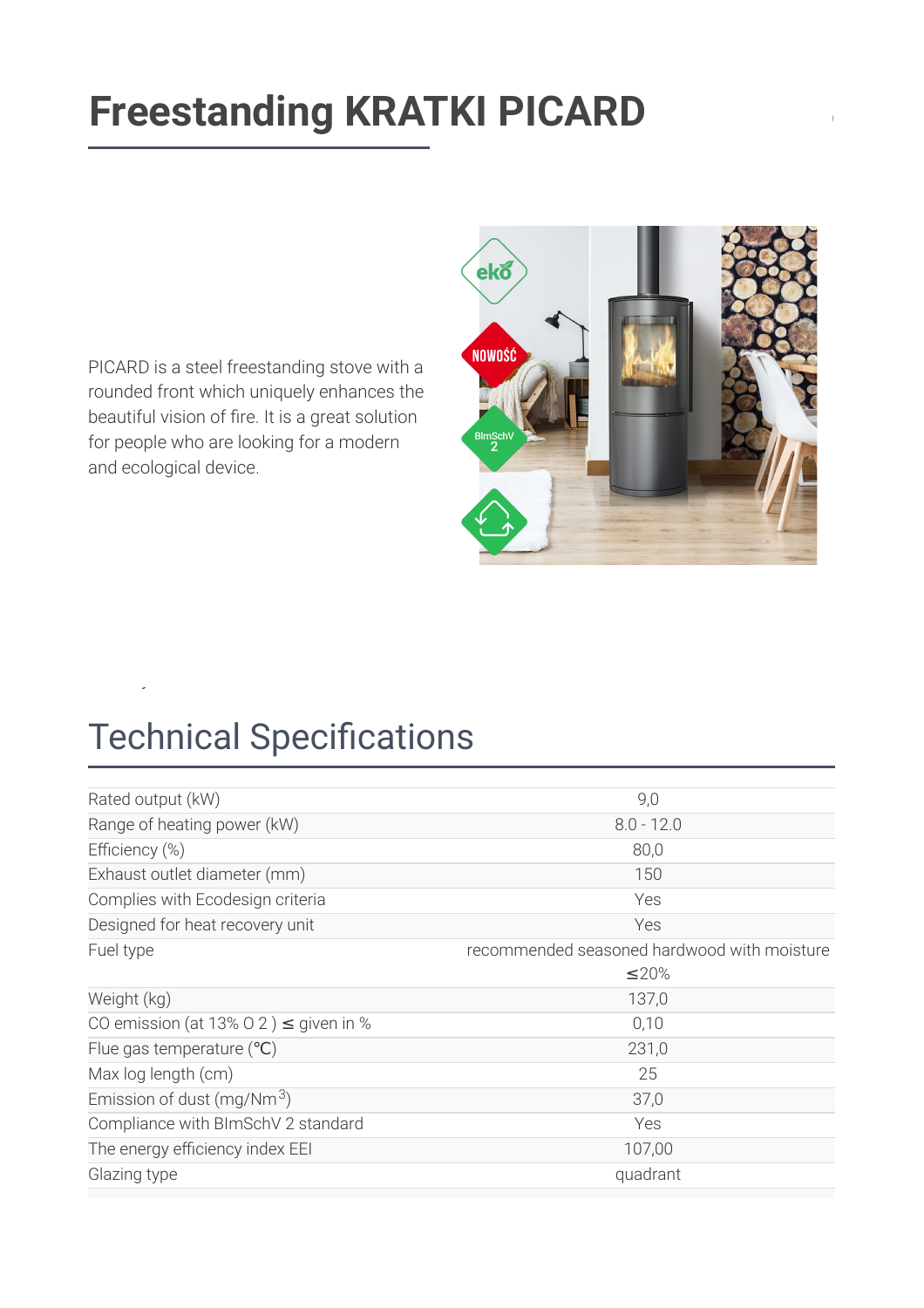| Opening of the doors                       | to the left |
|--------------------------------------------|-------------|
| Material                                   | steel       |
| Width (cm)                                 | 51,80       |
| Height (cm)                                | 126,10      |
| Depth (cm)                                 | 52,20       |
| External air inlet                         | Yes         |
| The liner of the combustion chamber        | Yes         |
| Ashpan                                     | Yes         |
| Decorative printed glass                   | <b>No</b>   |
| ASDP - automatic control of the air supply | <b>No</b>   |
| Turbine TURBOFAN                           | <b>No</b>   |
| Water panel                                | No          |

### Features

PICARD is a steel freestanding stove with a rounded front which uniquely enhances the beautiful vision of fire. It is a great solution for people who are looking for a modern and ecological device.

#### **MODERN DESIGN**

Improved vision of the fire thanks to the curved glass.

The interior of the stove is lined with innovative material TERMOTEC which perfectly contrasts with the stove, giving it a modern design. TERMOTEC is a ceramic material which accumulates heat and raises the temperature in the furnace.

Solid handle sliding (click-on), makes it easy to seal the door. Due to this, the appliance is suitable for the homes with recuperation.

Under the combustion chamber there is an additional, closed chamber, in which the air inlet connection system is hidden. Opening the chamber door is based on an intuitive push to open system that does not require an additional handle.

#### **ECOLOGICAL COMBUSTION**

The stove meets the criteria of**Ecodesign** and the restrictive**BImSchV 2** norm setting the maximum CO emission.

#### **MAXIMUM USE OF ENERGY**

More efficient combustion and longer maintenance of temperature by lining the combustion chamber with ceramic material TERMOTEC which accumulates heat and raises the temperature in the furnace.

Full combustion on the dust thanks to deflector which extend the exhaust path. This process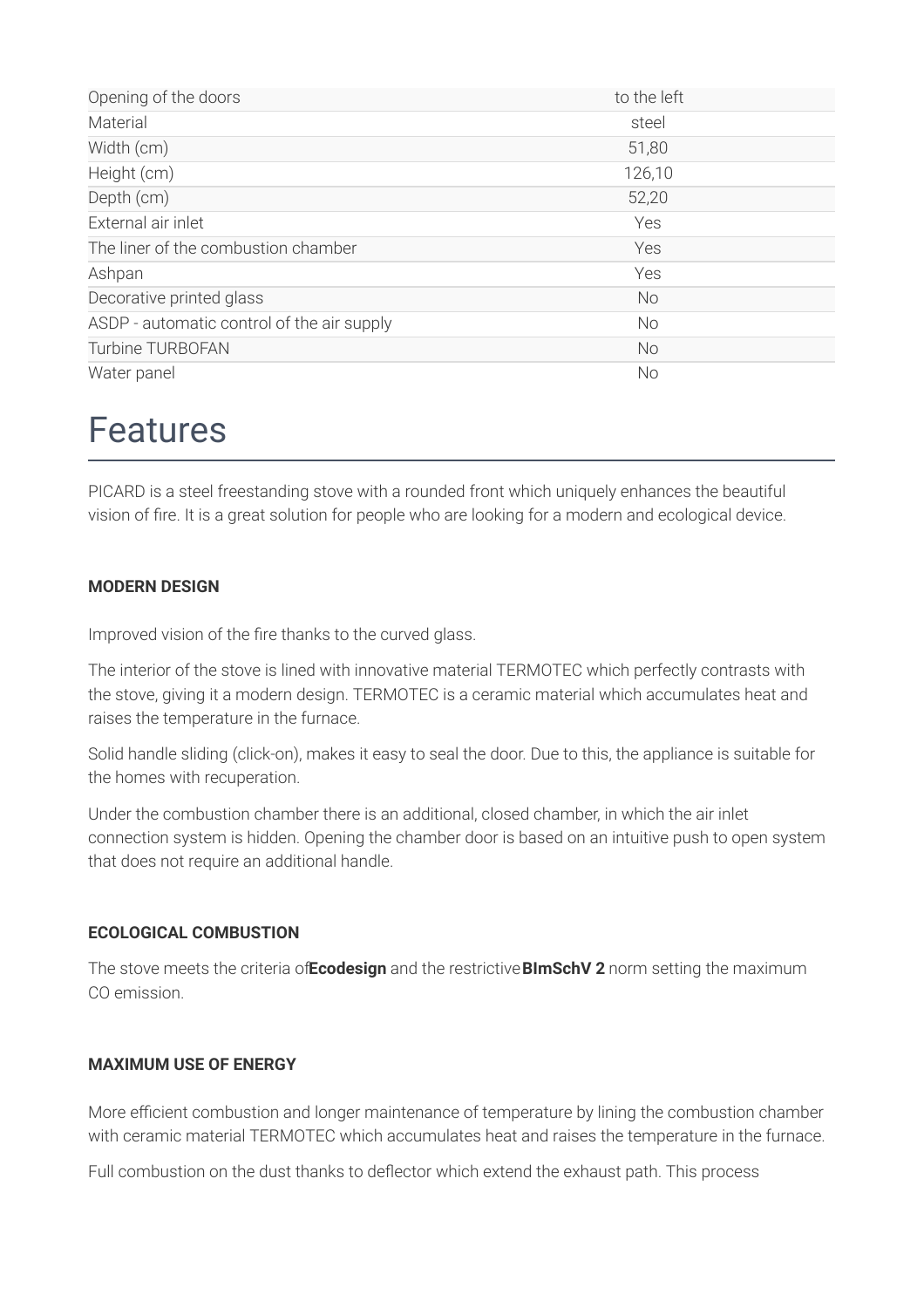increases the efficiency of burning and guarantees better energy use. It also minimizes the emission of harmful substances to the atmosphere. Additionally a diphragm installed at the exhaust outlet functions similarly to the deflector, enhances the effeciency of the device.

Primary air is supplied to the insert thanks to the built-in 100 mm external air inlet. Air inlet is located from the bottom of the insert. Insert has a cover plate on the back wall and a hole in its base. Thanks to it the user can choose how to connect the external air kit. Air adjustment is done with a throttle adjustable by one regulator placed below the door. This solution prevents from improper usage. Whole mechanism works quietly and without fail.

Triple air system of combustion chamber: primary air - directed to the grate; secondary air supplied by the holes located in the back wall. Additionally, the system of air clean glass has been applied (curtain air).

#### **SAFETY AT THE HIGHEST LEVEL**

The PICARD front is equipped with heat-resistant ceramics that withstand temperatures up to 660°C. The glass we propose is certified for quality and safety.

The body and front of the insert are resistant to high temperatures due to the use of high-grade steel. They also ensure the stability of the entire structure.

Excellent tightness of the device is ensured thanks to solid welds made in the noble gas shield. Steel elements are laser cut using modern devices and then bent on CNC bending machines.

#### **COMFORTABLE USE**

The furnace can easily be kept clean thanks to the removable grate and container in which ash is collected.

The glazing stays clean thanks to the clean glass system used in it. The air curtain separates the glass from the firebox. Thanks to that it does not get dirty.

PICARD has the ability to mount exhaust outlet both from the top and the back of the unit, making it easy for installation (for back exhaust outlet installation purchase of top plate cover is required).

# Technical drawing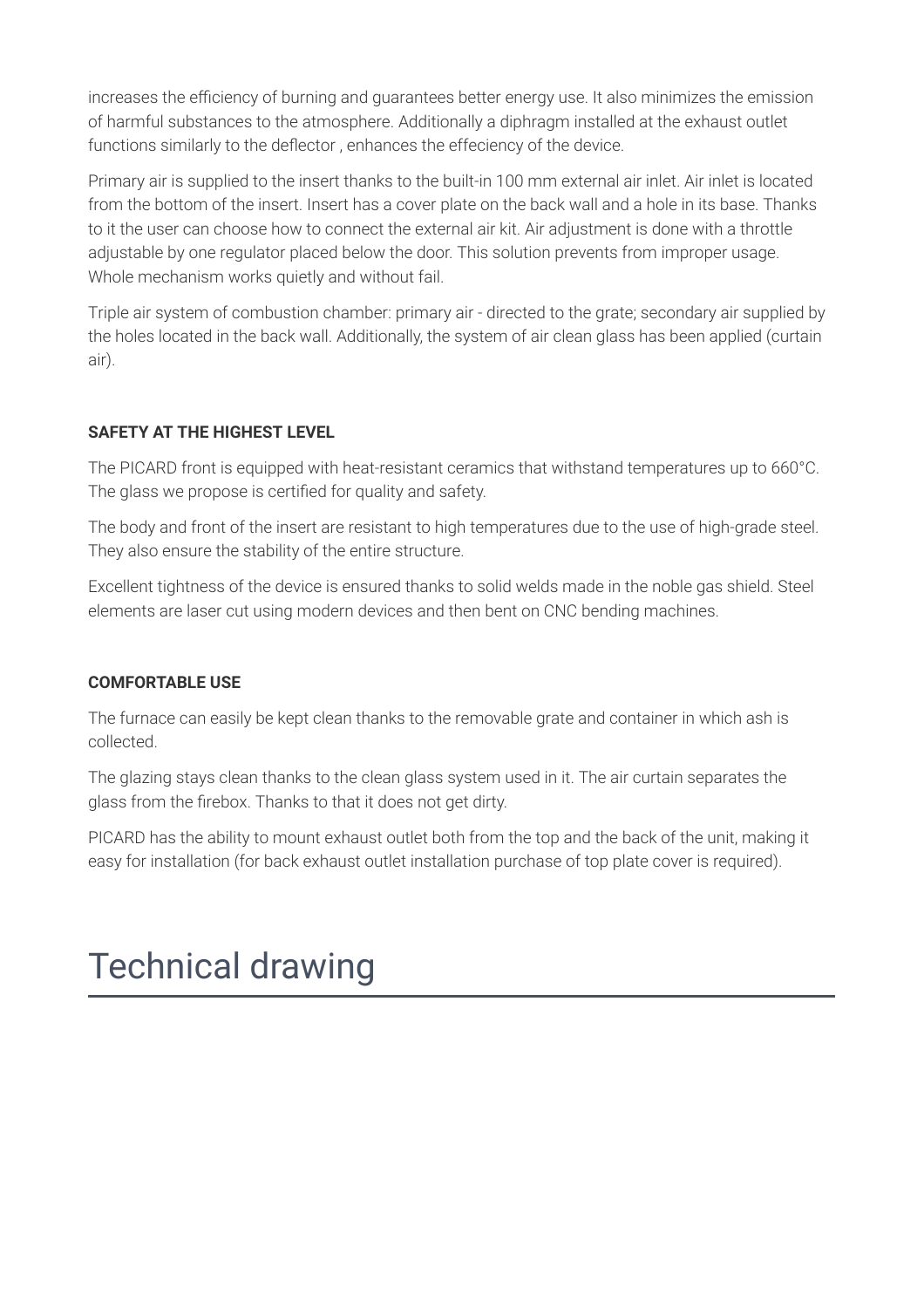

# Additional options

| Top plate cover for STOVE K5<br>Top plate cover for STOVE K5 is required for back<br>exhaust outlet installation.                                                                      | £467   |
|----------------------------------------------------------------------------------------------------------------------------------------------------------------------------------------|--------|
| Spring for door shutting MB, LUCY<br>L/BS, NADIA L/BS, AQUARIO,<br>STOVE AB S, STOVE AB S/2, ORBIT,<br>FALCON, ANTARES<br>Spring for door shutting - automatically closes the<br>door. | €28.04 |
| Steel pipe 150/1m<br>Exhaust pipe designed for connecting wood-fired<br>fireplace inserts an the existing flue pipes.                                                                  | £20.09 |
| Steel pipe 150/0.5m<br>Exhaust pipe designed for connecting wood-fired<br>fireplace inserts an the existing flue pipes.                                                                | €13.55 |